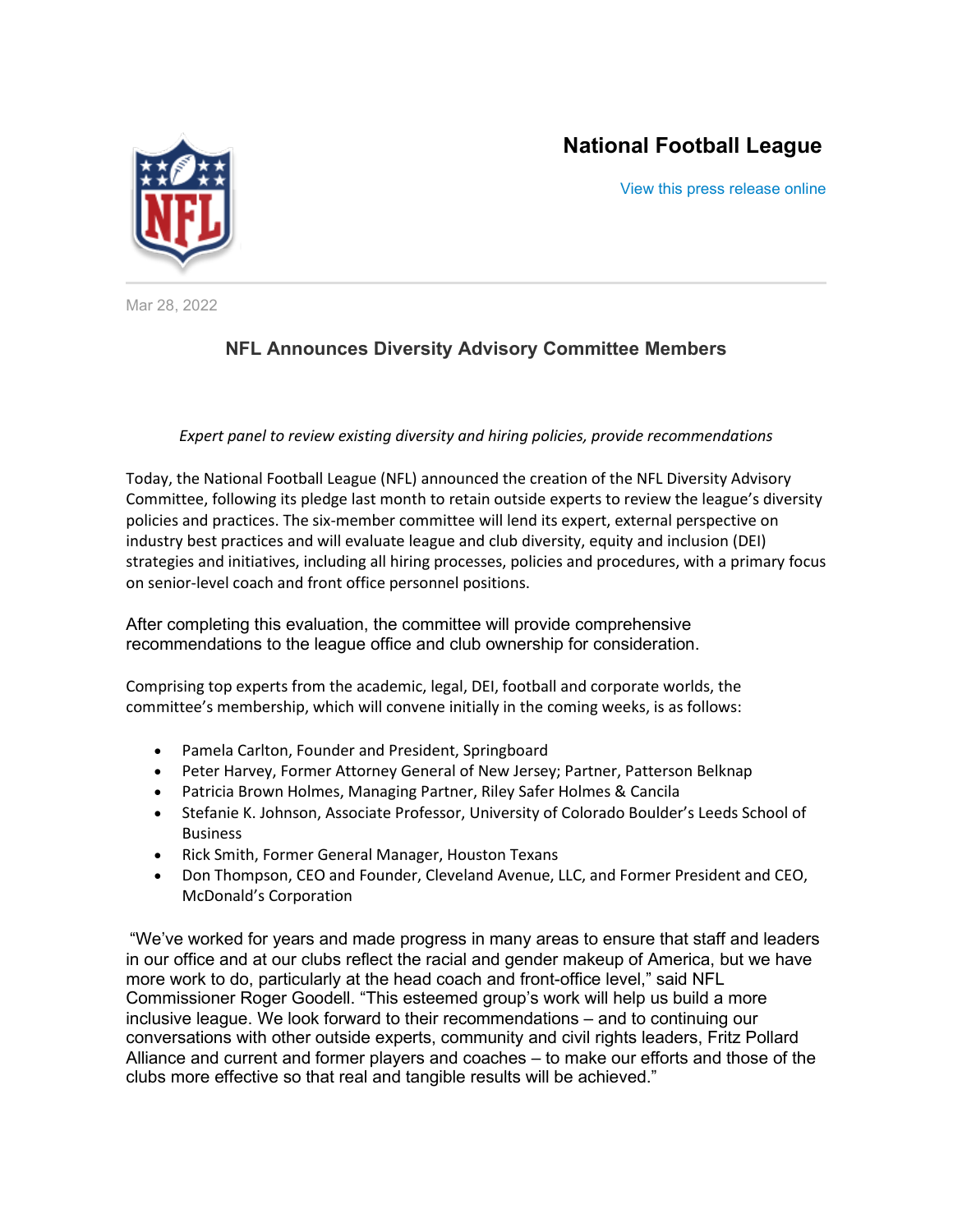"I am pleased to have the opportunity to work with the NFL, a vitally important organization in the world of sports and in American culture, on such critical matters like DEI and its policies and practices related to hiring and retention," said Pamela Carlton. "The other committee members and I look forward to completing a rigorous, independent analysis of how the NFL and its clubs approach diversity and inclusion to ensure that minority candidates have equitable opportunities at the highest levels."

#### **Member Biographies of the NFL Diversity Advisory Committee**

#### **Pamela Carlton, Founder and President, Springboard**

After 22 years on Wall Street as an investment banker and head of research, Pamela launched Springboard – Partners in Cross Cultural Leadership, LLC in 2003. Springboard, which Pamela has led as President since its founding, is an organizational consulting firm that assesses organizations for an inclusive culture and then recommends interventions, develops and implements diversity, equity and inclusion strategies, and provides independent advisory services in legal settlements involving DEI issues. Springboard also conducts research on DEI and develops leadership and professional development seminars in the corporate and non-profit sectors, including clients American Express, Boeing, 3M, PepsiCo, Time Warner, Moody's Investors Service, JPMorgan Chase, Constellation Energy, Medtronic, SEO and MetLife, among others. In 2014, Pamela co-founded The Everest Project research initiative dedicated to women breaking new ground and organizations reaching new heights by championing and elevating women leaders. Sponsored by Time Warner and Walmart, Everest issued a report entitled, "The Eve of Change: Women Redefining Corporate America," which identified key strategies senior women across affinity groups use to lead transformational change in their organizations. Pamela retired as a Managing Director and Associate Director of U.S. Equity Research at JPMorgan Chase in May 2003, having also served as Director of U.S. Equity Research for Chase Asset Management from 1996 to 1999. Prior to JPMorgan Chase, Pamela was an investment banker with Morgan Stanley from 1982 to 1991 in corporate finance and capital markets and served as Morgan Stanley's Co-Director of U.S. and Latin America Equity Research from 1991 to 1996. Pamela began her career as a corporate attorney at Cleary Gottlieb. Pamela serves on the Boards of Evercore , where she is on the Audit Committee; Columbia Threadneedle Investments (the mutual fund board of Ameriprise) where she chairs the Governance Committee and previously chaired the Audit Committee; Apollo Commercial Real Estate Finance ; and New York-Presbyterian Hospital where she is on the Executive Committee and chairs the People Committee. In 2021, she was elected to the Governing Council of the Independent Directors Council for the mutual fund industry.

Pamela is a member of the Women's Forum of New York. She has also served on the Board of Visitors of both Yale School of Management and Yale Law School, and the Board of Trustees of Williams College. Pamela earned a B.A. from Williams College and was President of the Phi Beta Kappa Society. She also earned a J.D. from Yale Law School and an M.B.A. from Yale School of Management.

## **Peter Harvey, Former Attorney General of New Jersey; Partner, Patterson Belknap**

Peter Harvey is a past Attorney General of New Jersey and a former federal prosecutor. As such, Peter has been a central player in civil and criminal trials, government investigations,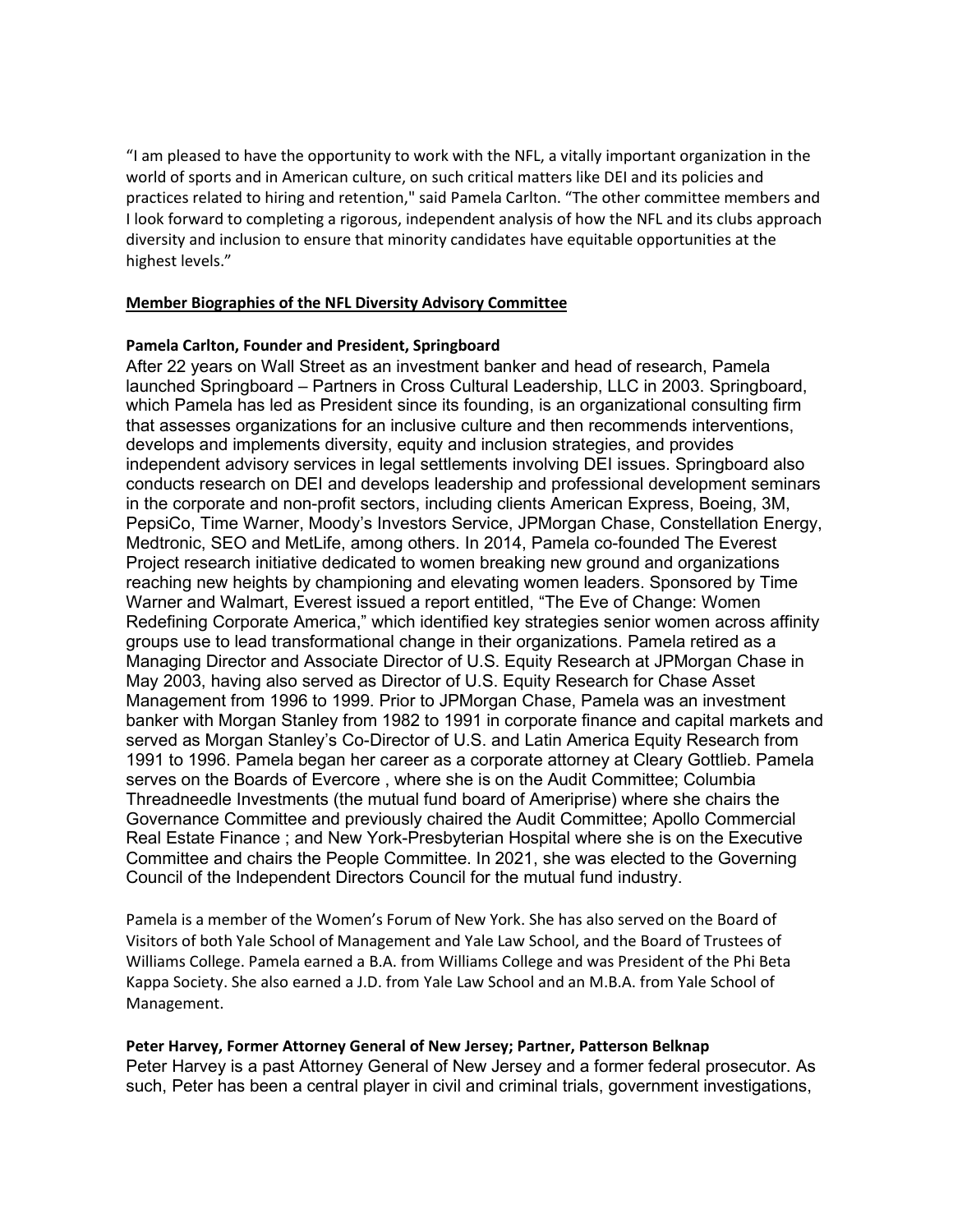and consumer fraud matters for many years. A gifted trial lawyer, his nearly 30 years of courtroom experience includes significant commercial matters, frequently within the hospitality, pharmaceutical and entertainment/sports industries. Mr. Harvey was nominated to serve as independent monitor for the Newark Police Department, responsible for overseeing the NPD's compliance with a Consent Decree issued by the U.S. Department of Justice. He also currently represents corporations and individuals in business disputes throughout the nation. He has tried several major civil and criminal jury and non-jury cases in federal and state courts. He also conducts internal investigations for senior executives seeking to learn facts about employee misconduct or inappropriate business practices. Peter also assists clients in navigating Grand Jury Subpoenas and government Civil Investigative Demands. He works with clients to develop strategies to achieve the client's desired result, whether through trial, court decision, or settlement.

Peter managed an Attorney General's Office of 9,600 employees in 10 separate divisions and a budget of approximately \$1 billion. He had principal responsibility for coordinating New Jersey's homeland security strategy for both law enforcement and the private sector as Chairman of the cabinet-level New Jersey Domestic Security Preparedness Task Force. He was one of six Attorneys General that met regularly with the U.S. Attorney General and senior U.S. Department of Justice officials to discuss various national law enforcement policy issues. Peter continues to be connected to issues upon which state Attorneys General are focused through his participation in the National Association of Attorneys General and his close association with present and former Attorneys General. He served as an Assistant U.S. Attorney for the District of New Jersey where he tried cases involving financial fraud, organized crime, and bank robbery. Upon graduation from Law School, he served as law clerk to the Hon. Dickinson R. Debevoise, United States District Judge for the District of New Jersey. Peter received his B.A. from Morgan State University and his J.D. from Columbia Law School.

## **Patricia Brown Holmes, Managing Partner, Riley Safer Holmes & Cancila**

Patricia Brown Holmes is a highly respected and accomplished lawyer who focuses her practice on the areas of high-stakes commercial litigation, crisis management, white-collar crime, and legal client counseling. Patricia is the first African American woman to lead and have her name on the door of a major law firm that is not women- or minority-owned. As a former state court judge and experienced prosecutor and defense lawyer, she brings a unique variety of capabilities to her practice. Patricia's comprehensive trial experience, coupled with her deft management abilities, position her as a valuable advocate and trusted adviser to her clients.

Prior to serving as an associate judge in the Circuit Court of Cook County, Patricia was an Assistant U.S. Attorney and an Assistant State's Attorney. She is one of only a handful of attorneys in the State of Illinois who has tried cases in state, city, and federal court as well as state appellate, federal appellate, and state supreme courts. Patricia has practiced in courtrooms from all sides of the bench – as a prosecutor, defense attorney, and as a judge. Given her familiarity with sensitive legal matters, she is also extremely qualified to conduct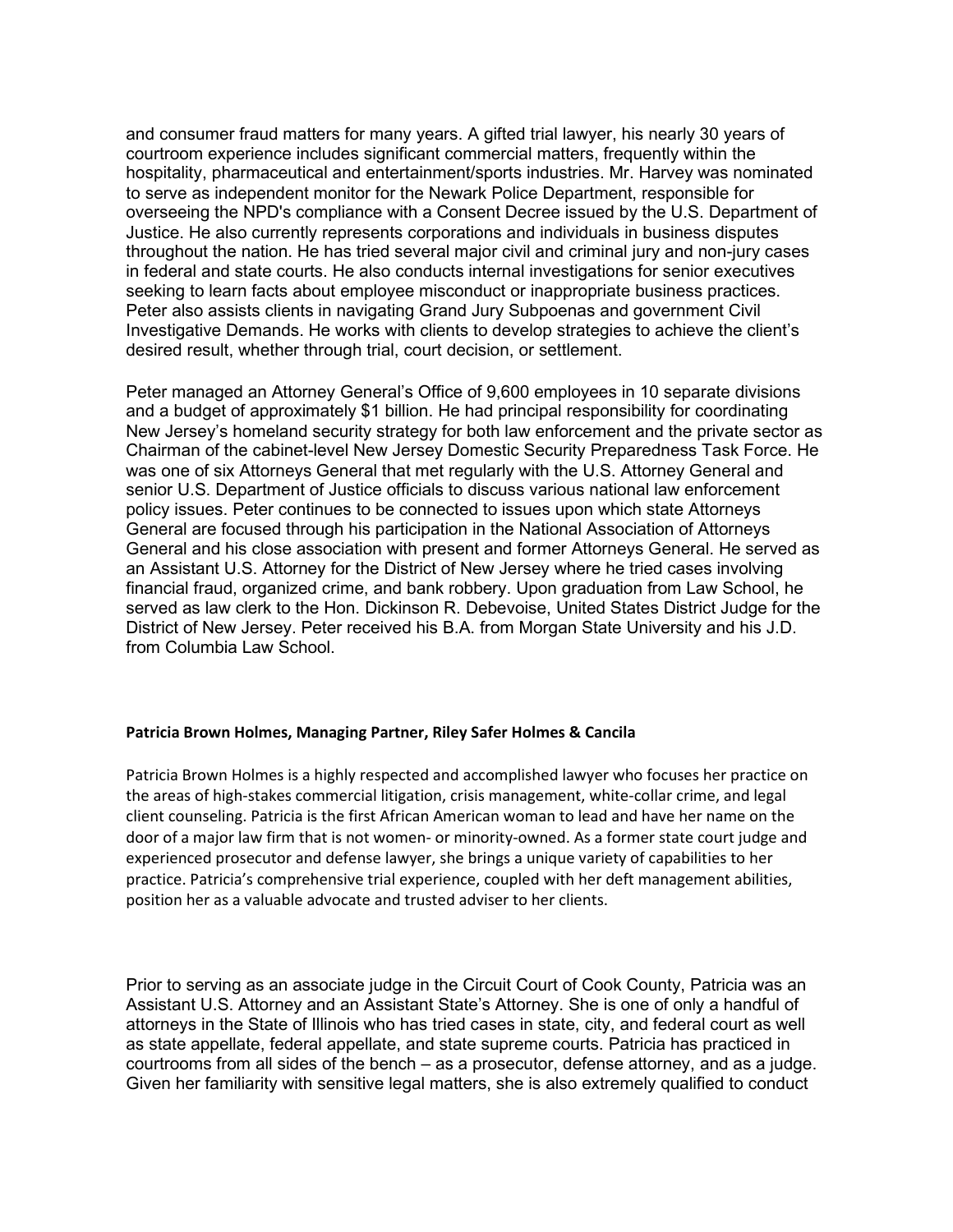internal investigations and assist clients in managing their most critical "bet-the-company" crises. She is keen on business continuity, media and public relations, risk assessment, conflict resolution and recovery, and recurrence prevention. Every matter ends with lessons learned. Applying sound judgment, creative strategies, and common sense, Patricia navigates complicated and delicate legal matters with appropriate discretion and poise. Patricia is widely recognized as an engaging speaker having presented to both corporations and law firms on a variety of continuing legal education topics, including ethics and diversity and inclusion. She has won many awards and accolades for her involvement in the legal community, mentoring successes, and efforts in diversity, equity, and inclusion. Patricia served as an associate judge of the Circuit Court of Cook County for nine years. She previously served the City of Chicago as its Chief Assistant Corporation Counsel for Municipal Prosecutions, supervising a staff of attorneys practicing in chancery and municipal courts.

Patricia holds Bar Admissions in Illinois, the U.S. Supreme Court, the U.S. Court of Appeals for the Seventh Circuit, the U.S. District Court for the Central District of Illinois, the U.S. District Court for the Northern District of Illinois (Trial Bar) and the U.S. District Court for the Southern District of Illinois. She has received numerous special appointments including being appointed Co-Chair of the Illinois Supreme Court Judicial Screening Committee. Patricia has been an adjunct professor at Northwestern University's school of law as well as Loyola's institute for paralegal studies. Her work has been in numerous publications, and she holds over 35 accolades and awards for her work. Patricia earned her B.S. from the University of Illinois as well as her J.D.

# **Stefanie K. Johnson, Associate Professor, University of Colorado Boulder's Leeds School of Business**

Dr. Stefanie K. Johnson is a researcher focused on the intersection of leadership and diversity and works with the best companies to implement evidence-based practices to reduce unconscious bias and increase inclusion. She has lent her expertise and thought leadership to organizations like The World Economic Forum, NASA, and The Conference Board. She is a member of Marshall Goldsmith's 100 Coaches, was recognized by Thinkers50 in 2020 and 2021, and is the author of the national bestseller, "Inclusify: Harnessing the Power of Uniqueness and Belonging to Build Innovative Teams." Her work is published in top journals, and she has received \$3.8 million in external grant funding, including funding from NIOSH, CDC/NIH, NASA, and Army Research Institute. Stephanie has presented her work at over 170 meetings around the world including at the White House for a 2016 summit on diversity in corporate America. Media outlets featuring Stefanie's work include The Economist, Newsweek, Time, Wall Street Journal, Bloomberg, HuffPost, Marie Claire, Washington Post, Quartz, Discover, CNN, ABC, NBC, CNBC. She has appeared on Fox, ABC, NBC, CNN, and CNN International.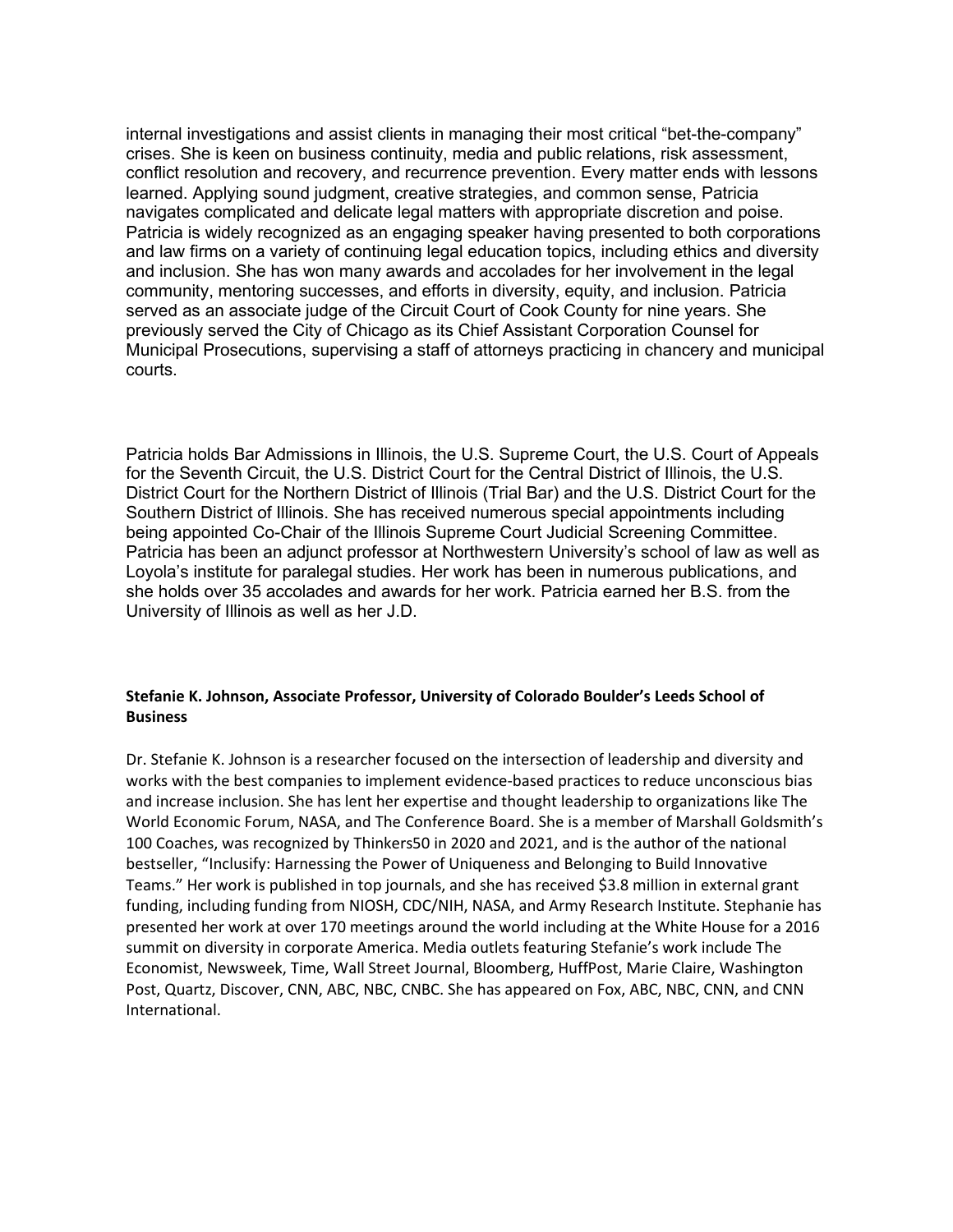As an associate professor at the University of Colorado Boulder's Leeds School of Business, Stephanie teaches undergraduate and graduate students focused on leadership and inclusion. She holds the Andrea and Michael Leeds Research Fellowship, is the Director of CU Boulder's Daniels Fund Ethics Initiative at Leeds and is a 2020 CU Boulder RIO Fellow. She is a fellow in the Society of Industrial-Organizational Psychologists (SIOP) and the American Psychological Society (APS). She earned a B.A. from Claremont McKenna College, as well as an M.A. and Ph.D. from Rice University.

#### **Rick Smith, Former General Manager, Houston Texans**

Rick Smith is an American football executive. He served as the general manager of the Houston Texans of the National Football League (NFL) from 2006 to 2017, the youngest general manager in the NFL when he took the job at age 36. He also served as the team's executive vice president of football operations from 2012 to 2017, overseeing all football-related operations and the player acquisition process. He was honored with the 2008 Tank Younger Award, presented annually by the Fritz Pollard Alliance for outstanding work in an NFL front office. Rick was also an original member of the General Managers Advisory Committee that provided advice and other feedback to the NFL Football Operations department on the integrity of the game, expansion of technology, and other ways to improve the game. Rick stepped back from his GM/EVP position in 2017 to deal with family matters.

A former college football player himself, Rick was a strong safety and team captain during his college career at Purdue University. After his playing career, he became the youngest full-time position coach in the Big Ten Conference when he was hired as Purdue's secondary coach at the age of 24. Rick began his career in the NFL in 1996 as a member of the Denver Broncos staff as an assistant defensive backs coach, winning the Super Bowl his first two seasons with the team. In 2000, he moved to a front-office role when the Broncos named him their Director of Pro Personnel - one of his duties was studying changes to the rulebook, which later led Rick to a coveted slot on the NFL's Competition Committee. This career move landed him with the Houston Texans as their General Manager in 2006. He attained a B.S. from Purdue University.

## **Don Thompson, Former President and CEO, McDonald's Corporation**

Don Thompson is the former President and CEO of the McDonald's Corporation, where he grew with the company for 25 years. An electrical engineer by education and trade, Don approached his leadership of the world's largest restaurant chain in a strategically methodical manner, while still embracing the warmth and enthusiasm of the dynamic teams around the world. He helped the McDonald's corporation create global platforms for the company's beverages, sustainability, and digital initiatives. In 2015, Don left McDonald's to form Cleveland Avenue, LLC, bringing together his